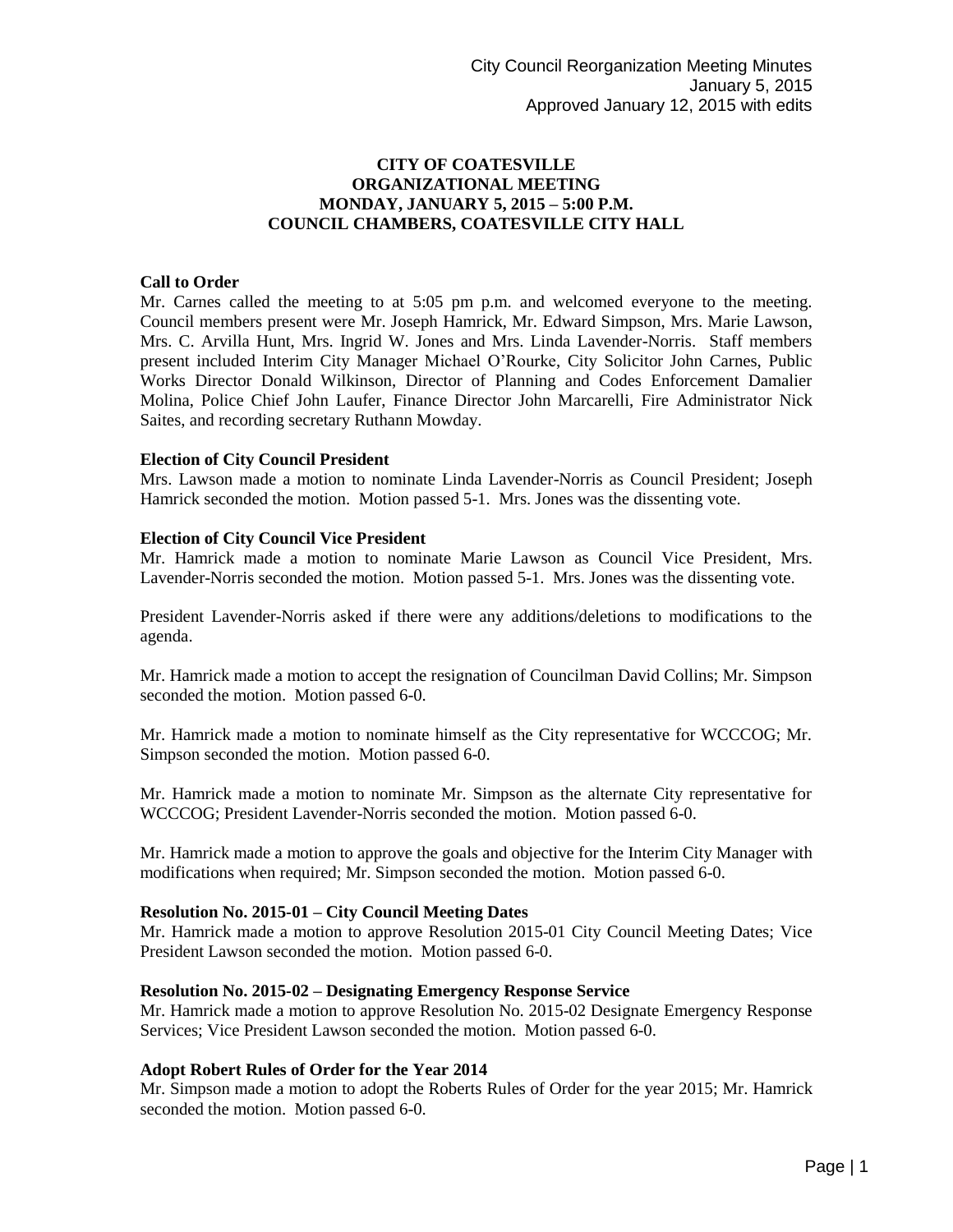## **Proclamation commemorating Martin Luther King, Jr. Day**

Mr. Hamrick made a motion to approve the Proclamation commemorating Martin Luther King Jr. Day; Vice President Lawson seconded the motion. Motion passed 6-0.

## **Consider Bank Depositories**

Mr. Hamrick made a motion approve the bank depositories; Mr. Simpson seconded the motion. Motion passed 6-0.

### **Approval of Accounts Payable**

Mr. Hamrick made a motion to table accounts payable until the next meeting; Mr. Simpson seconded the motion. Motion to Table passed 6-0.

### **Comments – City Council President**

Mrs. Lavender-Norris thanked God, then her fellow Council members for appointing het to this position. She is a woman of faith, therefore, believes we can do better and will do better. She will serve to the best of her ability. As President she will prosper to learn more. May not get it right but will do the best she can. She looks forward to working with the staff and the resident to make the City prosper in 2015. She thanked the residents for their support.

### **Comments – City Council Vice President**

Vice President Lawson thanked everyone for attending the meeting. She appreciates her colleagues who believe in her for a City she loves so dearly. We as a City are destined for good things in 2015. The people up front are not afraid to do any work, we work well together. She thanked all the residents for their support. She is looking to continue events in the City.

#### **Comments – City Council Members**

Mr. Hamrick congratulated President Lavender-Norris and Vice President Lawson. This is a needed change, it's a positive movement. He is looking forward to a different look and different leadership. The same people should not lead Council every year. We have a tough job. We have to pass the fiscal year 2015 budget.

Mrs. Hunt thanked everyone for attending and wished them a Happy New Year. She is looking forward to the New Year. She is looking forward to the New Year.

Mr. Simpson thanked everyone for attending the meeting. Hopefully, the year starts better than it last years ended. He will be out for a couple of weeks, but is looking forward to the New Year.

Mrs. Jones thanked everyone for attending the meeting and wished them a good year and good night.

Mr. Carnes explained due to David Collins resignation, the City Council has 30 days from the time the office becomes vacant, to make an interim appointment of a qualified person. Mr. Simpson asked for the request for the Council position to be posted on Channel 66 and the City's website. He asked for the applicants' information be sent to Council members as received, not the next meeting.

President Lavender-Norris introduced Michael O'Rourke the interim City Manager.